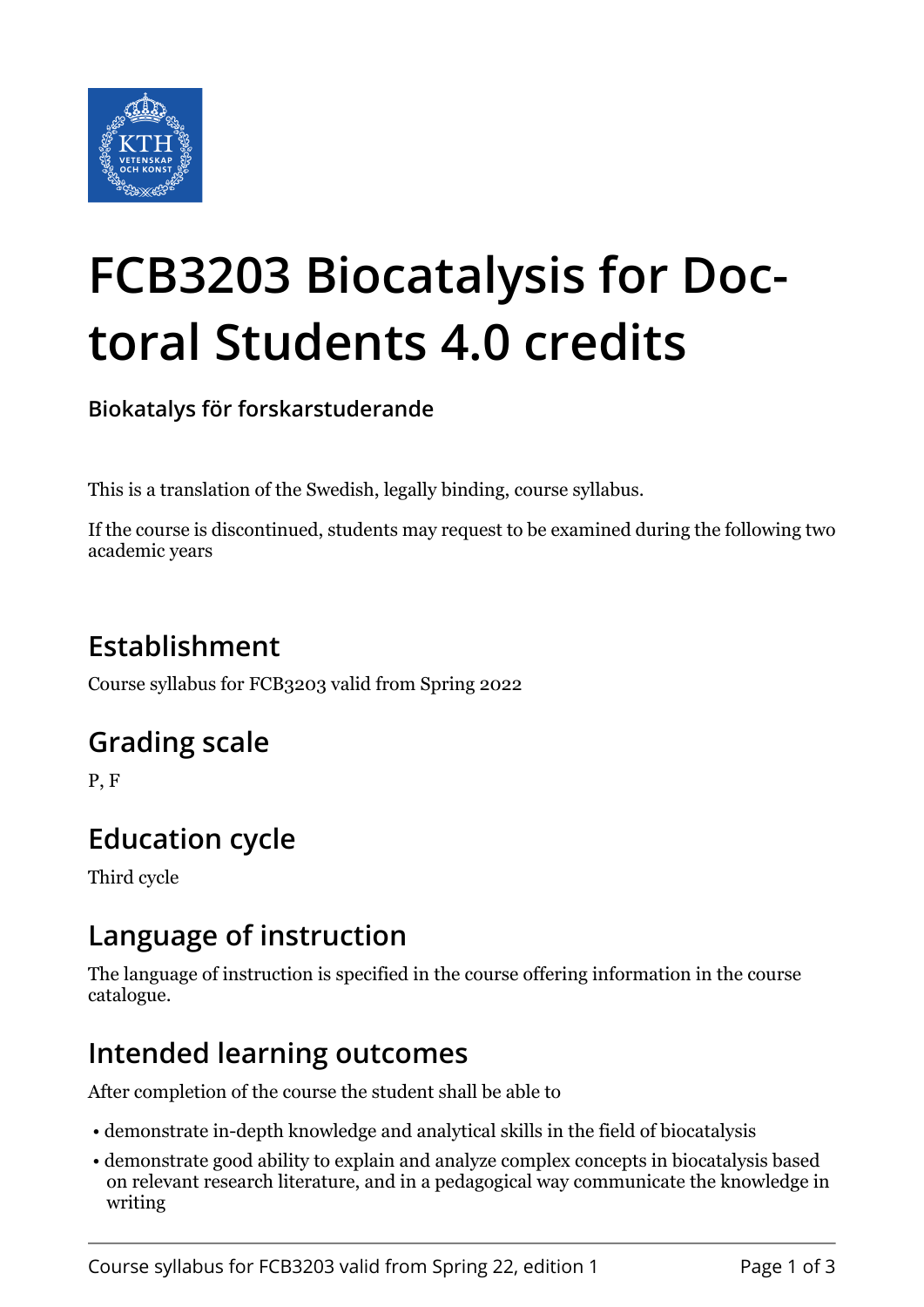• formulate and discuss in writing how biocatalysis can be applied in industry to create more environmentally sustainable biotechnological and chemical processes and, to reflect on sustainable societal development

#### **Course contents**

The course provides an overview of the research area Biocatalysis, with special emphasis on the application of enzymes for environmentally sustainable production of chemical products.

Relevant enzymes and their reaction mechanisms are discussed. Furthermore, central experimental techniques for the use of enzymes in organic solvents are discussed, as well as methods for optimizing stereochemical yields with industrial processes as examples.

Furthermore, the course provides knowledge about general and current techniques for design and modification of enzymes, for example directed evolution, for application in biocatalysis. The student carries out a project where a theoretical experiment is designed which includes, among other things, to select and justify choice of methods for experiment execution and analysis of results.

## **Specific prerequisites**

Eligible for studies at the third-cycle level.

#### **Examination**

- INL1 Hand in assignment, 1.0 credits, grading scale: P, F
- PRO1 Project, 3.0 credits, grading scale: P, F

Based on recommendation from KTH's coordinator for disabilities, the examiner will decide how to adapt an examination for students with documented disability.

The examiner may apply another examination format when re-examining individual students.

## **Other requirements for final grade**

For the final grade, an approved written project report is required. Furthermore, 80% active participation in scheduled lectures and a passing grade on associated in-depth assignments that take the form of a reflective and critically examining analysis of selected research work in the field of biocatalysis are required.

# **Ethical approach**

- All members of a group are responsible for the group's work.
- In any assessment, every student shall honestly disclose any help received and sources used.